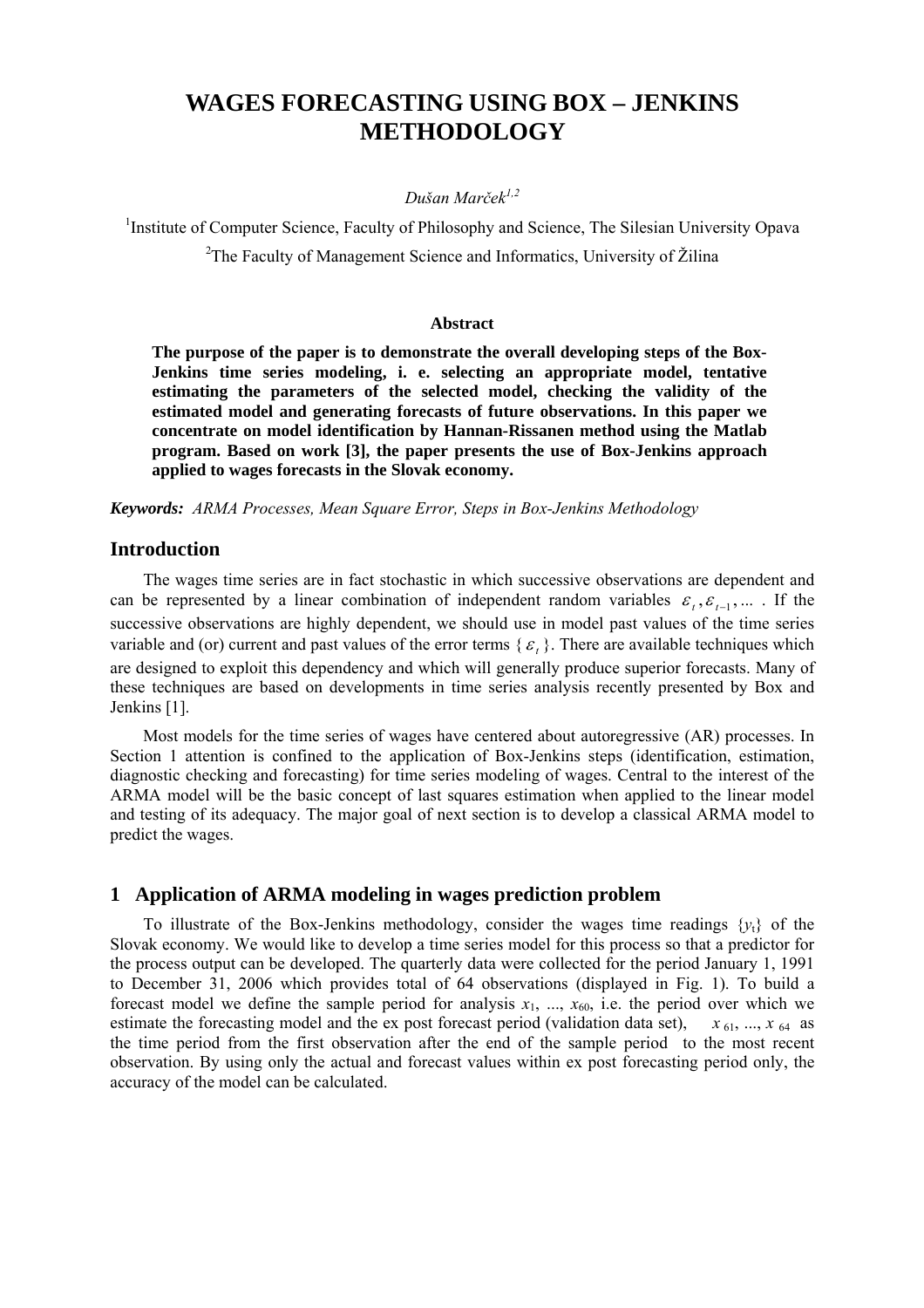

**Fig. 1**: Nominal wages (January 1991 - December 2006)

To determine appropriate Box-Jenkins model, a tentative ARMA model in identification step is identified. In order to fit a time series to data, first the data were transformed to a stationary ARMA type process, i.e. the data must be modeled by a zero-mean and constant variability. After eliminating trend and seasonal component, the natural logarithms of the once differenced data  $y_t = x_t - x_{t-4}$  are shown in Fig. 2.



**Fig. 2**: The wages data after transformation to a stationary ARMA type process

There are various methods and criteria for selecting of an ARMA model. In this section we concentrate on model identification by Hannan-Rissanen procedure [2]. The Matlab program developed in [3] selects as well as estimates the model. Using this program the model for  $\{y_t\}$  time series was tentatively identified as ARMA(1,3) with preliminary estimates of the model parameters as follows

$$
\hat{y}_t = -0.0017 - 0.46y_{t-1} + 0.905\varepsilon_{t-1} + 0.588\varepsilon_{t-2} + 0.365\varepsilon_{t-3}
$$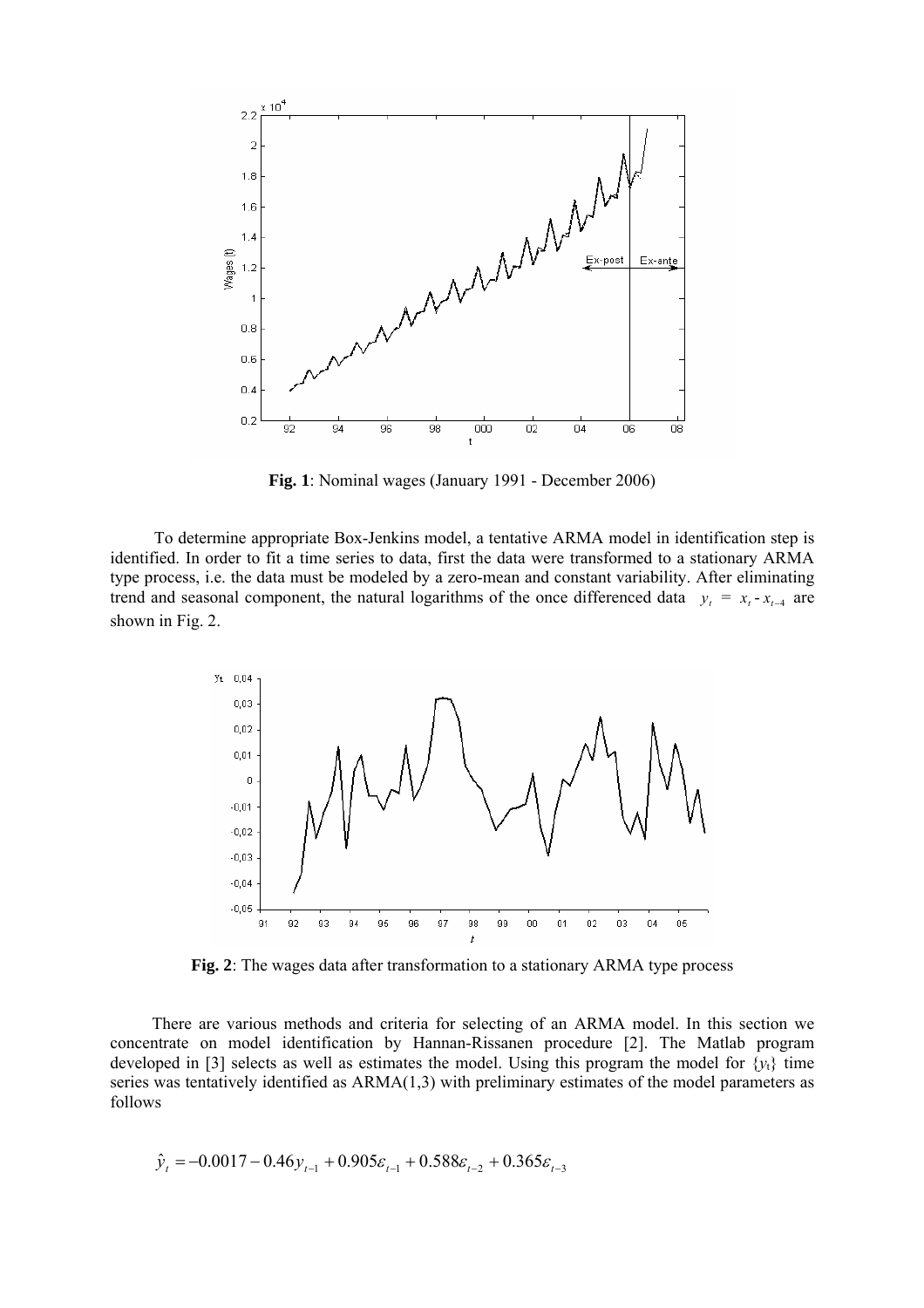### **2 Diagnostic checking**

After fitting a model to a given data set, the goodness of fit of the model is usually examined to see if it is indeed an appropriate model. There are various ways of checking if a model is satisfactory. A good way to check the adequacy of an overall Box-Jenkins model is to analyze the residuals  $y_t - \hat{y}_t$ . If the residuals are truly random, the autocorrelations and partial autocorrelations calculated using the residuals should be statistically equal to zero. Since the residuals are also ordered in time, we can treat them as a time series and calculate the sample correlation function of the residuals and see if it behaves to be a stationary random sequence.

Instead of looking at the correlation function we used the portmanteau test based on the Ljung-Box statistic. The test statistic is [5], [4]

$$
Q_h = N(N+2) \sum_{k=1}^{K} \frac{r_e(k)^2}{N-k}
$$

which has an asymptotic chi square  $(\chi^2)$  distribution with *K-p-q* degrees of freedom if the model is appropriate. If  $Q_K > \chi^2_{1-\alpha,(K-p-q)}$  the adequacy of the model is reject at the level  $\alpha$ . The chi-square statistic applied to these autocorrelation is 13.79, and so we have no evidence to reject the model.

## **3 Forecasting**

Because the model is written in terms of a stationary time series to obtain a point forecast, the final model must be rewritten in terms of the original data and then solved algebraically for  $x_t$ . The forecasts obtained from this model for time  $t = 61,62,63,64$  are shown in Fig. 3.



**Fig. 3**: Forecasts of wages data ARMA(1,3) model